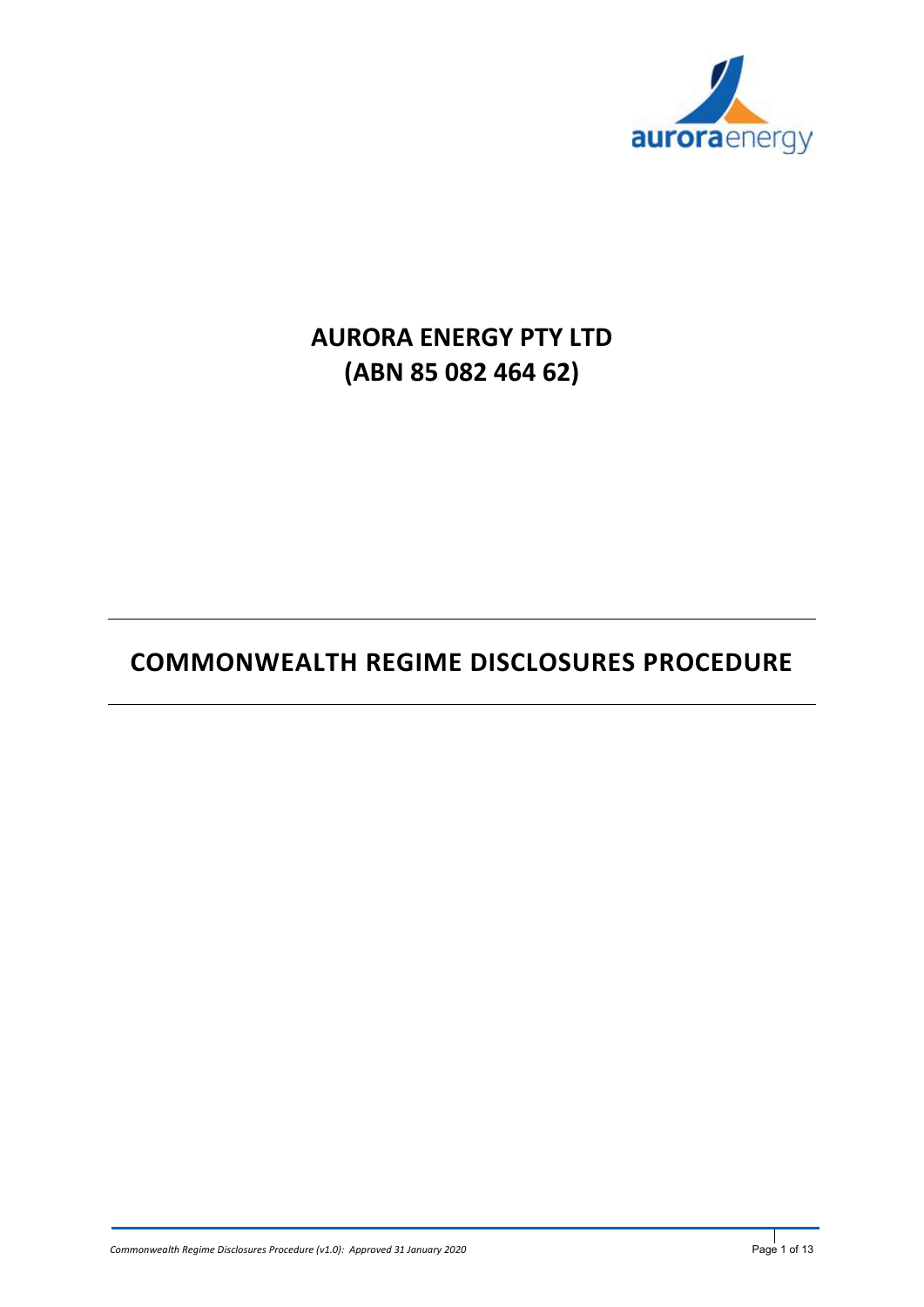## **TABLE OF CONTENTS**

| 1. |               |                                                                             |  |
|----|---------------|-----------------------------------------------------------------------------|--|
| 2. |               |                                                                             |  |
|    | 2.1           |                                                                             |  |
|    | $2.2^{\circ}$ |                                                                             |  |
|    | 2.3           |                                                                             |  |
| 3. |               |                                                                             |  |
|    | 3.1           |                                                                             |  |
|    | 3.2           |                                                                             |  |
|    | 3.3           |                                                                             |  |
| 4. |               |                                                                             |  |
|    |               |                                                                             |  |
|    | 4.1           |                                                                             |  |
|    | 4.2           |                                                                             |  |
|    | 4.3           |                                                                             |  |
| 5. |               |                                                                             |  |
|    | 5.1           |                                                                             |  |
|    | 5.2           |                                                                             |  |
|    | 5.3           |                                                                             |  |
|    | 5.4           |                                                                             |  |
| 6. |               |                                                                             |  |
|    | 6.1           |                                                                             |  |
|    | 6.2           | Measures to protect the Whistleblower from detrimental acts or omissions 10 |  |
| 7. |               |                                                                             |  |
|    | 7.1           |                                                                             |  |
|    | 7.2           |                                                                             |  |
|    | 7.3           |                                                                             |  |
|    | 7.4           |                                                                             |  |
| 8. |               |                                                                             |  |
| 9. |               |                                                                             |  |
|    | 9.1           |                                                                             |  |
|    | 9.2           |                                                                             |  |
|    | 9.3           |                                                                             |  |
|    |               |                                                                             |  |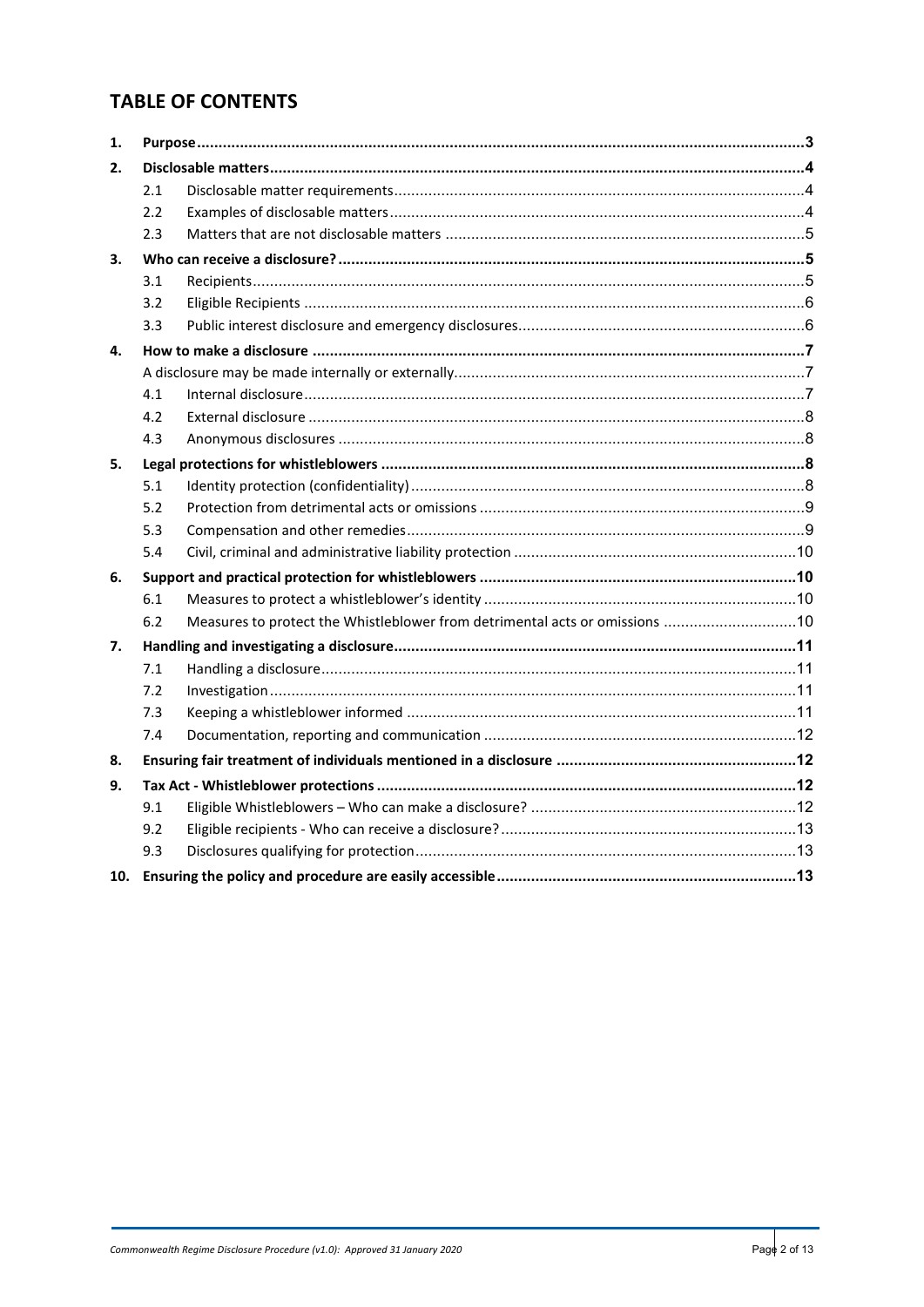## **1. Purpose**

Aurora Energy Pty Ltd (**Aurora Energy**) is committed to complying with its whistleblowing obligations under the *Corporations Act* 2001 (Cth) (**Act**) and the *Tax Administration Act* 1953 (Cth) (**Tax Act**) and is required to have this whistleblowing procedure.

The purpose of this procedure is:

- (a) to encourage disclosures of wrongdoing;
- (b) to help deter wrongdoing, in line with Aurora Energy's risk management and governance framework;
- (c) to ensure individuals who disclose misconduct can do so safely, securely and with confidence that they will be protected and supported;
- (d) to ensure disclosures are dealt with appropriately and on a timely basis;
- (e) to provide transparency around Aurora Energy's framework for receiving, handling and investigating disclosures;
- (f) to support Aurora Energy's values, Code of Conduct and Workplace Behaviour Policy;
- (g) to support Aurora Energy's long-term sustainability and reputation; and
- (h) to meet Aurora Energy's legal and regulatory obligations.

Aurora Energy is committed to encouraging Aurora Energy's employees and non-employees who are aware of possible wrongdoing to speak up in accordance with Aurora Energy's policies, procedures and systems.

Please read this procedure carefully before you make a disclosure.

Aurora Energy also has a Public Interest Disclosure Procedure as required under the *Public Interest Disclosures Act* 2002 (Tas) which applies to disclosures by eligible whistleblowers of improper conduct or detrimental action by members, officers or employees of Aurora Energy, to Aurora Energy, the Integrity Commission or the Tasmanian Ombudsman depending on the nature of the disclosure.

This procedure should be read in conjunction with Aurora Energy's Public Interest Disclosure ("Whistleblowers") Policy, Public Interest Disclosure Procedure, Code of Conduct, Conflict of Interest Procedures, Compliance Policy, Delegation Policy, Privacy Policy and Workplace Behaviour Policy.

A whistleblower will qualify for protection under the Act if they are an eligible whistleblower as described in this clause and the whistleblower has made a disclosure of information relating to a disclosable matter (as described in Claus[e 2\)](#page-3-0) directly to a recipient (as described in Claus[e 3.1\)](#page-4-0).

An eligible whistleblower is an individual who is, or has been, any of the following in relation to Aurora Energy:

- (a) an officer or employee (e.g. current and former employees who are permanent, part-time, fixedterm or temporary, interns, secondees, managers, and directors);
- (b) a supplier of services or goods to Aurora Energy (whether paid or unpaid), including their employees (e.g. current and former contractors, consultants, service providers and business partners);
- (c) an associate of Aurora Energy; or
- (d) a relative, dependant or spouse of an individual referred to above in (a)-(c) (e.g. relatives, dependants or spouse of current and former employees, contractors, consultants, service providers, suppliers and business partners).

Please also see Clause [9.1](#page-11-0) for eligible whistleblowers under the Tax Act.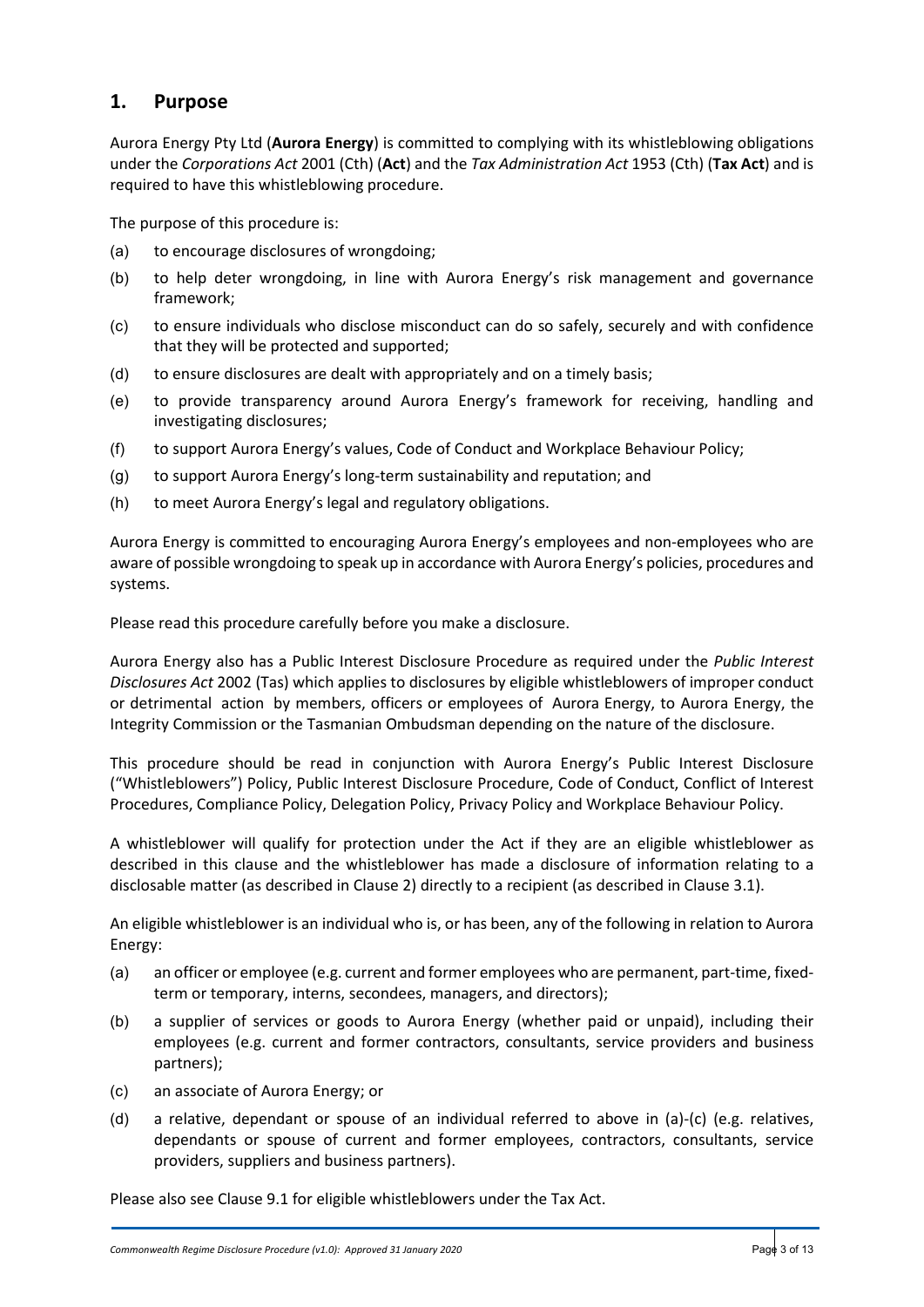## <span id="page-3-0"></span>**2. Disclosable matters**

A disclosure must be a disclosable matter to qualify for protection under the Act.

Please also see Clause [9.3](#page-12-0) for disclosures qualifying for protection under the Tax Act.

#### <span id="page-3-1"></span>**2.1 Disclosable matter requirements**

Disclosable matters under the Act involve information:

- <span id="page-3-2"></span>(a) that the whistleblower has reasonable grounds to suspect that the information concerns misconduct, or an improper state of affairs or circumstances, in relation to Aurora Energy, or a related body corporate of Aurora Energy; and
- <span id="page-3-5"></span><span id="page-3-4"></span><span id="page-3-3"></span>(b) without limiting Clause [2.1](#page-3-1)[\(a\),](#page-3-2) the whistleblower has reasonable grounds to suspect that the information indicates Aurora Energy or its related body corporate (including their employees or officers) have engaged in conduct that:
	- (i) constitutes an offence against, or a contravention of, a provision of any of the following:
		- (A) the Act;
		- (B) the *Australian Securities and Investments Commission Act* 2001;
		- (C) the *Banking Act* 1959;
		- (D) the *Financial Sector (Collection of Data) Act* 2001;
		- (E) the *Insurance Act* 1973;
		- (F) the *Life Insurance Act* 1995;
		- (G) the *National Consumer Credit Protection Act* 2009;
		- (H) the *Superannuation Industry (Supervision) Act* 1993;
		- (I) an instrument made under an Act referred to in Clauses  $2.1(b)(i)(A)-2.1(b)(i)(H);$  $2.1(b)(i)(A)-2.1(b)(i)(H);$  $2.1(b)(i)(A)-2.1(b)(i)(H);$  $2.1(b)(i)(A)-2.1(b)(i)(H);$  $2.1(b)(i)(A)-2.1(b)(i)(H);$  $2.1(b)(i)(A)-2.1(b)(i)(H);$  $2.1(b)(i)(A)-2.1(b)(i)(H);$
	- (ii) constitutes an offence against any other law of the Commonwealth that is punishable by imprisonment for a period of 12 months or more;
	- (iii) represents a danger to the public or the financial system; or
	- (iv) is prescribed by regulation.

<span id="page-3-6"></span>The term "reasonable grounds to suspect" is based on the objective reasonableness of the reasons for the discloser's suspicion. A mere allegation without supporting information is not likely to be considered as having "reasonable grounds to suspect", however, a discloser does not need to prove their allegations.

The term "misconduct" is defined in Section 9 of the Act and includes fraud, negligence, default, breach of trust and breach of duty.

Disclosable matters may relate to significant risk to public safety or the stability of, or confidence in, the financial system and do not have to involve breach a law.

A whistleblower can still qualify for protection where the whistleblower's disclosure turns out to be incorrect, however Aurora Energy discourages deliberate false reporting.

#### **2.2 Examples of disclosable matters**

Disclosable matters include:

(a) illegal conduct, such as theft, dealing in, or use of illicit drugs, violence or threatened violence, and criminal damage against property;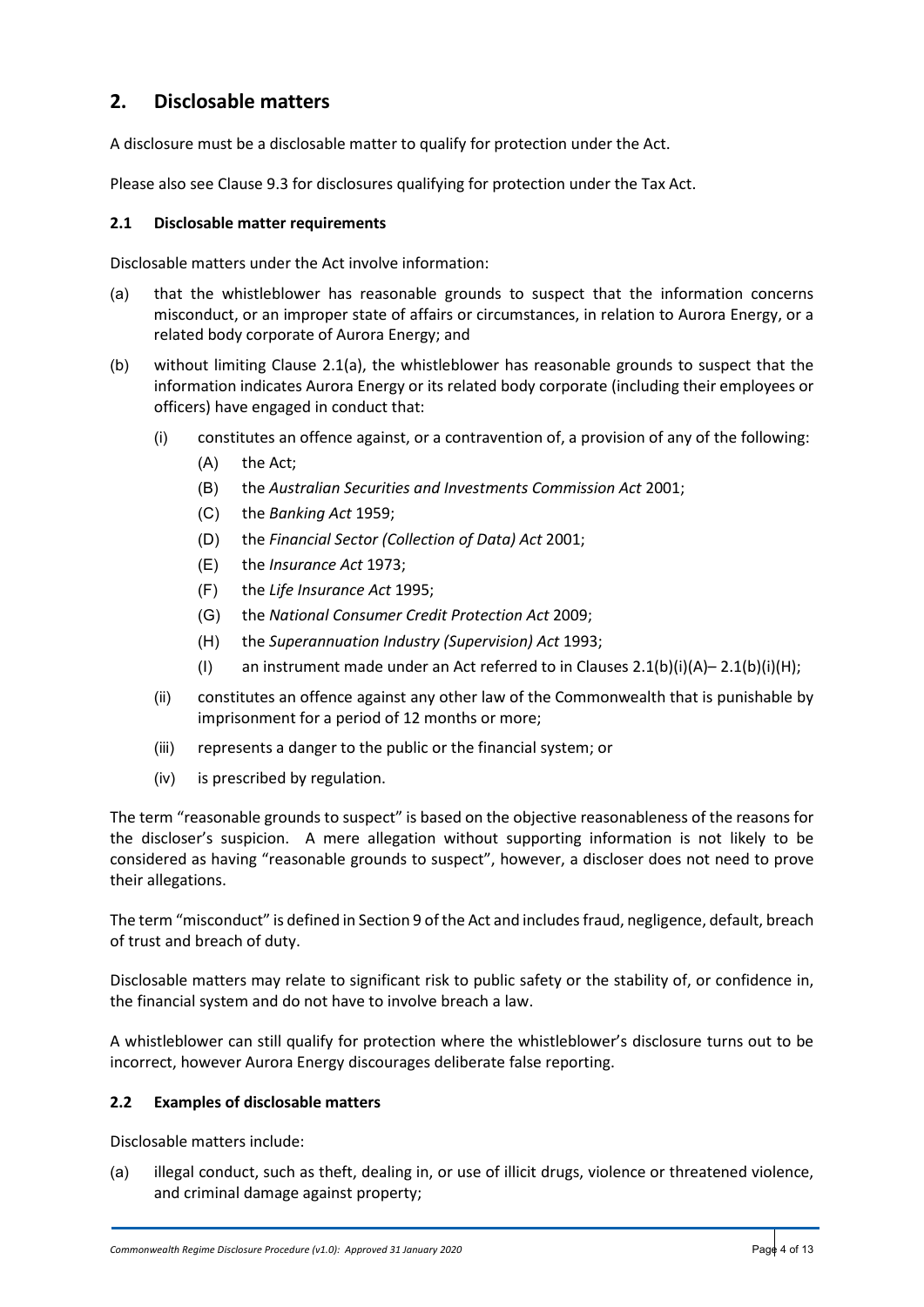- (b) offering or accepting a bribe;
- (c) fraud, money laundering or misappropriation of funds;
- (d) financial irregularities;
- (e) failure to comply with, or breach of, legal or regulatory requirements.

#### **2.3 Matters that are not disclosable matters**

Disclosable matters do not include disclosures **solely** relating to personal work-related grievances.

Personal work-related grievances are those that relate to the whistleblower's current or former employment and have, or tend to have, implications for the whistleblower personally, but do not:

- (a) have any other significant implications for the entity (or another entity); or
- (b) relate to any conduct, or alleged conduct, about a disclosable matter as set out in Clause [2.1.](#page-3-1)

For example:

- (a) an interpersonal conflict between the whistleblower and another employee;
- (b) a decision that does not involve a breach of workplace laws;
- (c) a decision about the engagement, transfer or promotion of the whistleblower;
- (d) a decision about the terms and conditions of engagement of the whistleblower; or
- (e) a decision to suspend or terminate the engagement of the whistleblower, or otherwise to discipline the whistleblower.

A personal work-related grievance may still qualify for protection if:

- (a) it includes information about misconduct, or information about misconduct includes or is accompanied by a personal work-related grievance (mixed report);
- (b) Aurora Energy has breached employment or other laws punishable by imprisonment for a period of 12 months or more, engaged in conduct that represents a danger to the public, or the disclosure relates to information that suggests misconduct beyond the whistleblower's personal circumstances;
- (c) the whistleblower suffers from or is threatened with detriment for making a disclosure; or
- (d) the whistleblower seeks legal advice or legal representation about the operation of the whistleblower protections under the Act.

If your matter is not a disclosable matter, please consult Aurora Energy's Code of Conduct and other policies and procedures that are not covered by this procedure as your matter may be covered under other legislation, such as the *Fair Work Act* 2009 (Cth).

## **3. Who can receive a disclosure?**

#### <span id="page-4-0"></span>**3.1 Recipients**

To qualify for protection under the Act, a whistleblower needs to make a disclosure directly to:

- (a) an eligible recipient (as described in Claus[e 3.2\)](#page-5-0);
- <span id="page-4-1"></span>(b) a legal practitioner (for the purposes of obtaining legal advice or legal representation in relation to the operation of the whistleblower provisions in the Act, even if the advice concludes the disclosure is not a disclosable matter);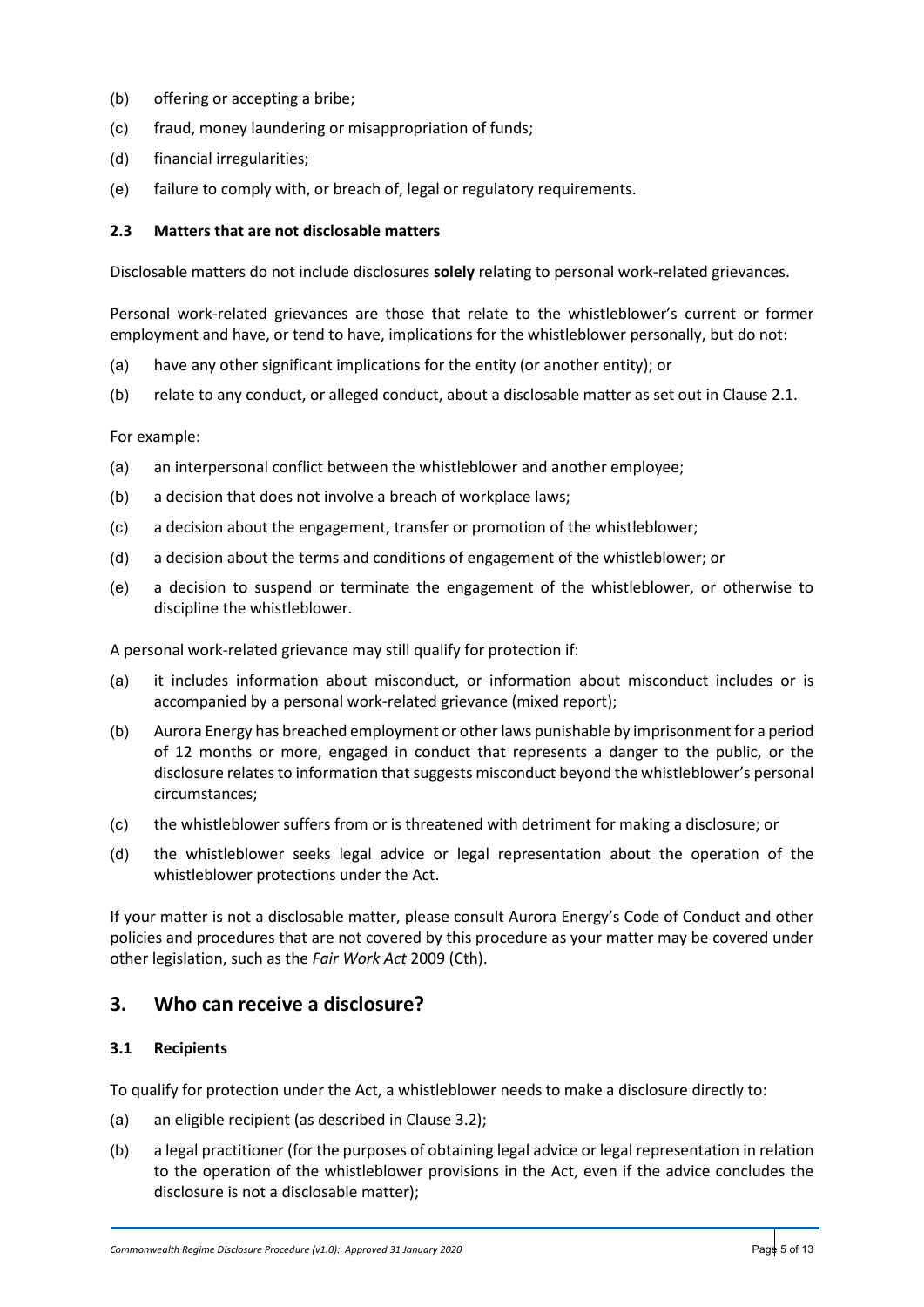- <span id="page-5-2"></span>(c) Australian Securities and Investments Commission (**ASIC**), Australian Prudential Regulation Authority (**APRA**) or another Commonwealth body prescribed by regulation;
- <span id="page-5-3"></span>(d) a journalist or parliamentarian provided the disclosure is a public interest disclosure or emergency disclosure (as further described in Clause [3.3\)](#page-5-1).

A disclosure may be made internally within Aurora Energy or externally. Aurora Energy encourages whistleblowers to disclose to Aurora Energy in the first instance.

You should contact an independent legal adviser before making a public interest disclosure or an emergency disclosure under the Act. It is important to understand the criteria for making a public interest or emergency disclosure as described in Clause [3.3.](#page-5-1) A disclosure must have previously been made to ASIC, APRA or a prescribed body and written notice provided to the body to which the disclosure was made. In the case of a public interest disclosure, at least 90 days must have passed since the previous disclosure.

For more whistleblowing information from ASIC, refer to: How ASIC handles whistleblower reports Information Sheet 239 - [https://asic.gov.au/about-asic/asic-investigations-and](https://asic.gov.au/about-asic/asic-investigations-and-enforcement/whistleblowing/how-asic-handles-whistleblower-reports/)[enforcement/whistleblowing/how-asic-handles-whistleblower-reports/](https://asic.gov.au/about-asic/asic-investigations-and-enforcement/whistleblowing/how-asic-handles-whistleblower-reports/)

Please also see Clause [9.2](#page-12-1) for eligible recipients under the Tax Act.

#### <span id="page-5-0"></span>**3.2 Eligible Recipients**

An eligible recipient includes within Aurora Energy:

- (a) an officer (i.e. a director or company secretary) or senior manager of Aurora Energy or a related body corporate of Aurora Energy;
- (b) the internal or external auditor (including a member of an audit team conducting an audit) or actuary of Aurora Energy;
- (c) the external person authorised by Aurora Energy to receive disclosures as described in Clause [4.2.](#page-7-0)

A senior manager is senior executive within an entity, other than a director or company secretary, who:

(d) makes or participates in making decisions that affect the whole, or a substantial part, of the business of the entity; or

(e) has the capacity to significantly affect the entity's financial standing.

#### <span id="page-5-1"></span>**3.3 Public interest disclosure and emergency disclosures**

- (a) A public interest disclosure is the disclosure of information to a journalist or a parliamentarian, where:
	- (i) at least 90 days have passed since the whistleblower made the disclosure to ASIC, APRA or another Commonwealth body prescribed by regulation;
	- (ii) the whistleblower does not have reasonable grounds to believe that action is being, or has been taken, in relation to their disclosure;
	- (iii) the whistleblower has reasonable grounds to believe that making a further disclosure of the information is in the public interest; and
	- (iv) before making the public interest disclosure, the whistleblower has given written notice to the body to which the previous disclosure was made that:
		- (A) includes sufficient information to identify the previous disclosure; and
		- (B) states that the whistleblower intends to make a public interest disclosure.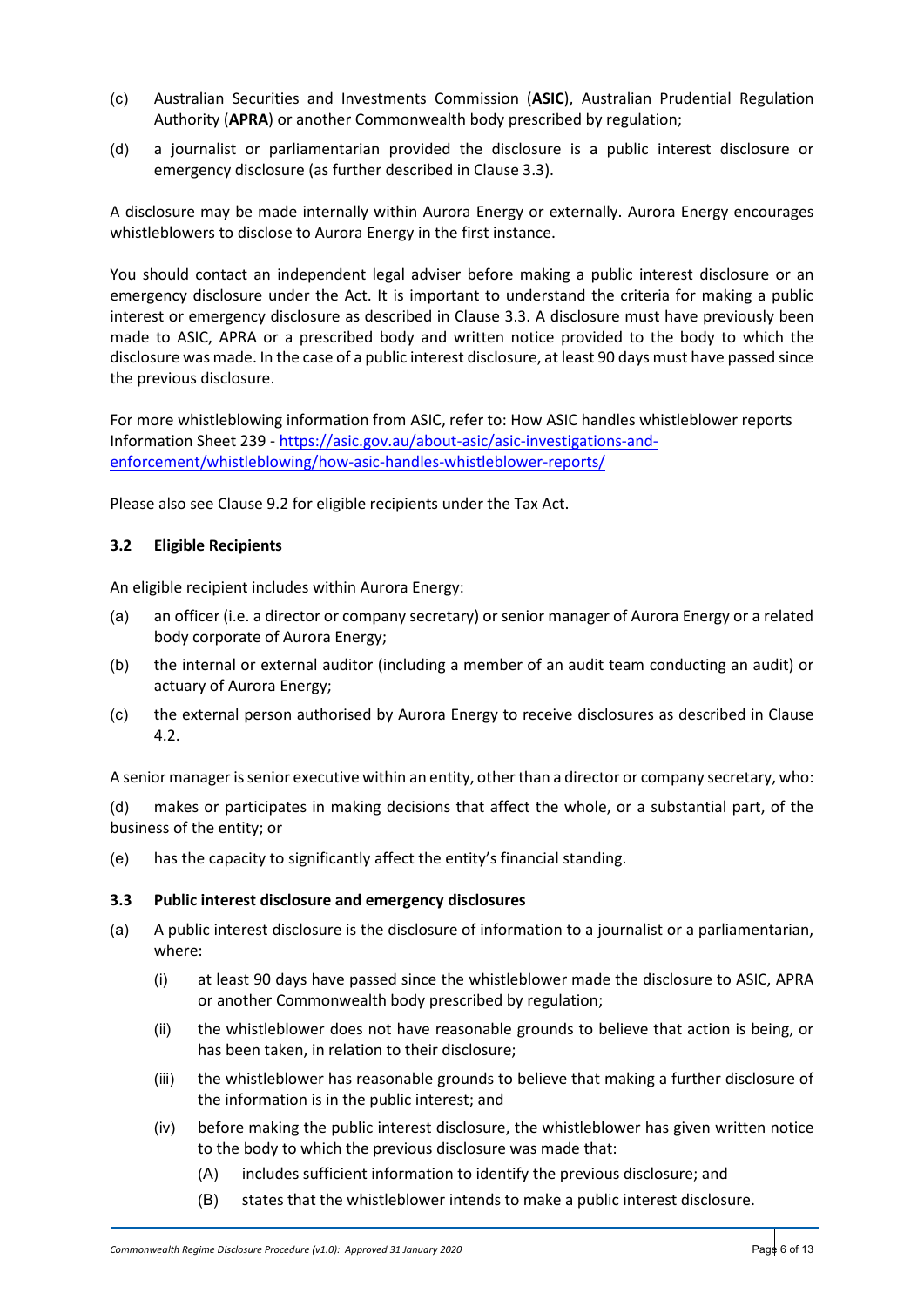- (b) An emergency disclosure is the disclosure of information to a journalist or parliamentarian, where:
	- (i) the whistleblower has previously made a disclosure of the information to ASIC, APRA or another Commonwealth body prescribed by regulation;
	- (ii) the whistleblower has reasonable grounds to believe that the information concerns a substantial and imminent danger to the health or safety of one or more persons or to the natural environment;
	- (iii) before making the emergency disclosure, the whistleblower has given written notice to the body to which the previous disclosure was made that:
		- (A) includes sufficient information to identify the previous disclosure; and
		- (B) states that the whistleblower intends to make an emergency disclosure; and
	- (iv) the extent of the information disclosed in the emergency disclosure is no greater than is necessary to inform the journalist or parliamentarian of the substantial and imminent danger.

### **4. How to make a disclosure**

A disclosure may be made internally or externally.

#### **4.1 Internal disclosure**

A disclosure (including anonymous disclosures) can be made confidentially in person, through post or via email to:

- (a) Rebecca Kardos Chief Executive Officer/Managing Director Location: Level 1/21 Kirksway Place, Battery Point, Tasmania 7000 (during business hours) Phone: 03 6237 3142 (during business hours) Email: [Rebecca.Kardos@auroraenergy.com.au](mailto:Rebecca.Kardos@auroraenergy.com.au) (at any time) Postal address: GPO Box 191, HOBART TAS 7001
- (b) Oliver Cousland Company Secretary/General Counsel Location: Level 1/21 Kirksway Place, Battery Point, Tasmania 7000 (during business hours) Phone: 03 6237 3269 (during business hours) Email: [Oliver.Cousland@auroraenergy.com.au](mailto:Oliver.Cousland@auroraenergy.com.au) (at any time) Postal address: GPO Box 191, HOBART TAS 7001
- (c) Alistair Burke Legal, Risk & Compliance Manager Location: Level 1/21 Kirksway Place, Battery Point, Tasmania 7000 (during business hours) Phone: 03 6237 3146 (during business hours) Email: [Alistair.Burke@auroraenergy.com.au](mailto:Alistair.Burke@auroraenergy.com.au) (at any time) Postal address: GPO Box 191, HOBART TAS 7001
- (d) [whistleblower@auroraenergy.com.au](mailto:whistleblower@auroraenergy.com.au) (at any time).

Disclosures made internally to an eligible recipient will be reported to the Aurora Energy Board for information purposes. This reporting must not compromise the identity of the person making the disclosure.

A disclosure that relates to the Chief Executive Officer or a director/secretary of Aurora Energy should be disclosed to the recipients identified at Clauses [3.1\(b\),](#page-4-1) [3.1\(c\)](#page-5-2) and [3.1\(d\)](#page-5-3) (and not to an eligible recipient within Aurora Energy).

Where a whistleblower is concerned about approaching the above officers in the workplace, the whistleblower can call the relevant officer and request a meeting in a discreet location away from the workplace.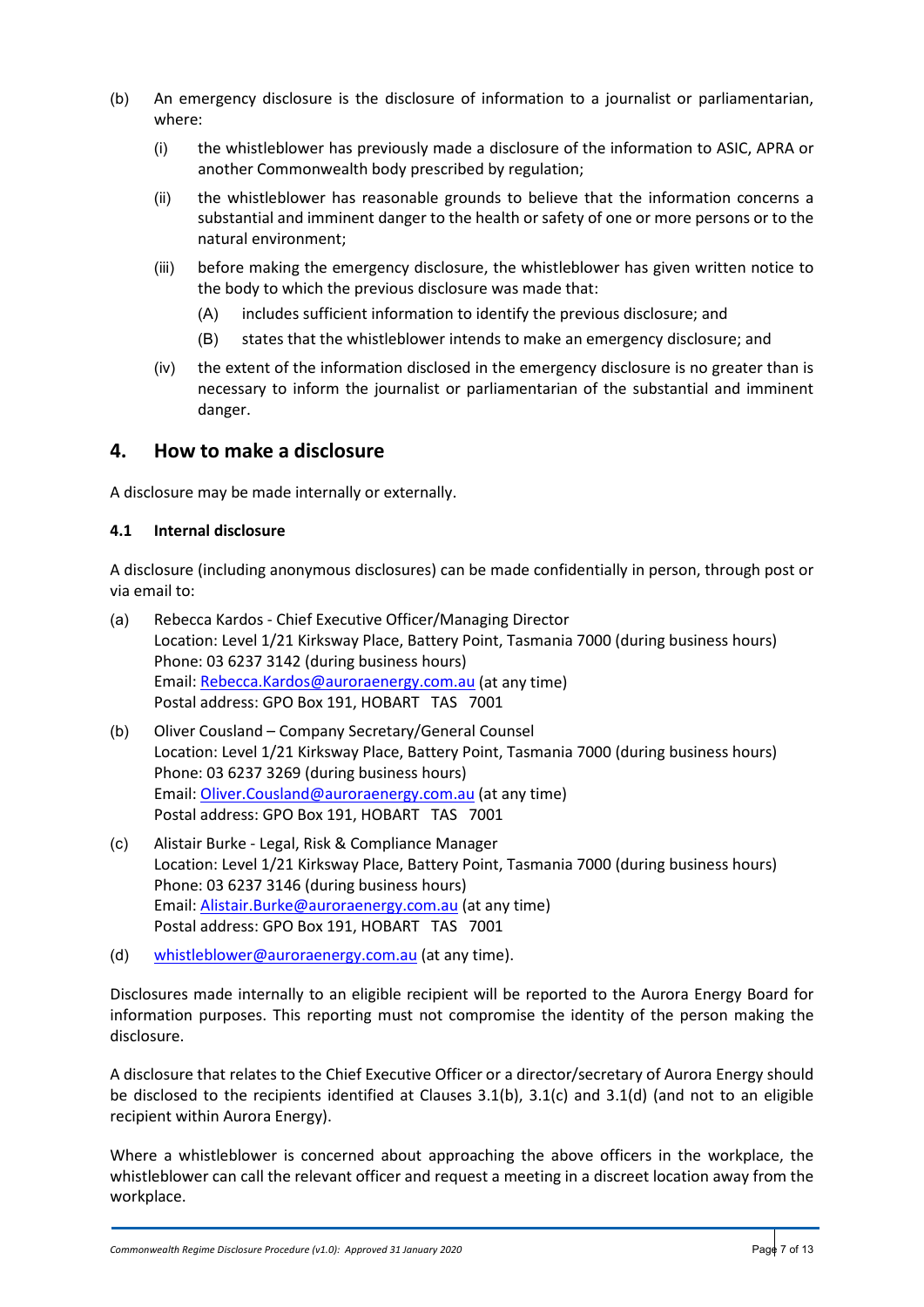#### <span id="page-7-0"></span>**4.2 External disclosure**

Disclosures may be made externally to Deloitte, Aurora Energy's Internal Auditor, at:

Elizabeth Lovett Partner, Risk Advisory Deloitte Australia Level 8, 22 Elizabeth Street HOBART TAS 7000

Phone: 03 6237 7027 Email: [ellovett@deloitte.com.au](mailto:ellovett@deloitte.com.au)

#### **4.3 Anonymous disclosures**

A disclosure may be made anonymously and be protected by the Act. A whistleblower can choose to remain anonymous while making a disclosure, over the course of the investigation and after the investigation is finalised. A whistleblower can refuse to answer questions that could reveal a whistleblower's identity at any time, including during follow-up conversations. If a whistleblower wishes to remain anonymous a whistleblower should maintain ongoing two-way communication with Aurora Energy, so Aurora Energy can ask follow-up questions or provide feedback.

Aurora Energy takes the measures and mechanisms for protecting anonymity as set out in Clause [6.1.](#page-9-0)

If a whistleblower wishes to obtain additional information, a whistleblower can contact one of the people outlined in Clause 5.1 or an independent legal adviser.

## **5. Legal protections for whistleblowers**

The following protections apply to eligible whistleblowers who make a disclosure regarding a disclosable matter covered by the Act and apply not only to internal disclosures, but to disclosures to legal practitioners, regulatory and other external bodies, and public interest and emergency disclosures that are made in accordance with the Act.

Please also see Clause [9.3](#page-12-0) for further information about protection of whistleblowers under the Tax Act.

#### **5.1 Identity protection (confidentiality)**

It is illegal for a person to identify a whistleblower, or disclose information that is likely to lead to a whistleblower's identification (which they have obtained directly or indirectly because the whistleblower made a disclosure that qualifies for protection) unless a person discloses the identity of the discloser to:

- (a) ASIC, APRA, or a member of the Australian Federal Police;
- (b) a legal practitioner (for the purposes of obtaining legal advice or legal representation about the whistleblower provisions in the Act);
- (c) a person or body prescribed by regulations; or
- (d) with a whistleblower's consent.

A person can disclose the information contained in a disclosure with or without the whistleblower's consent if:

(e) the information does not include the whistleblower's identity;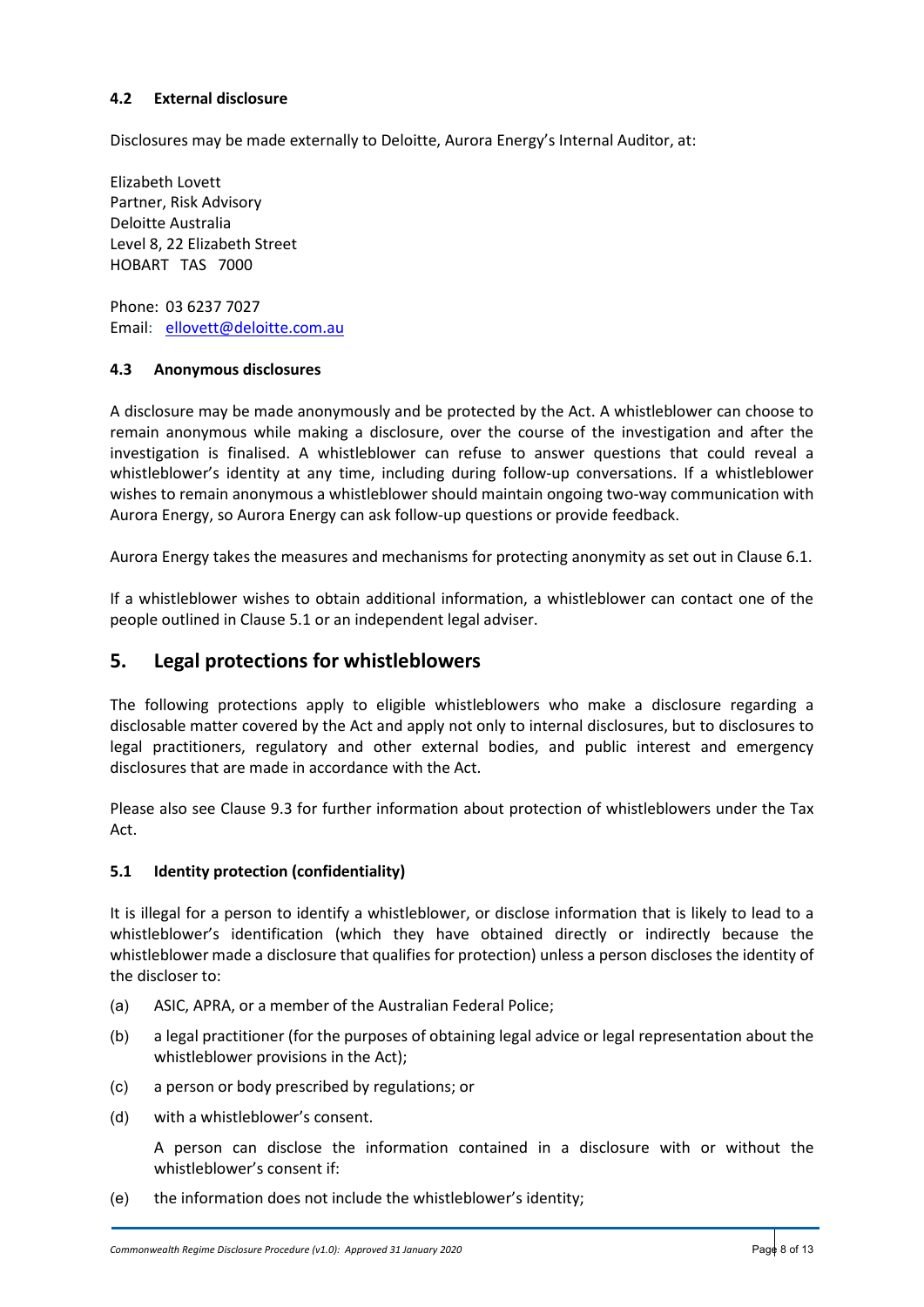- (f) Aurora Energy has taken all reasonable steps to reduce the risk that the whistleblower will be identified from the information; and
- (g) it is reasonably necessary for investigating the issues raised in the disclosure.

You can lodge a complaint to Aurora Energy by notifying the officers detailed in Section 4.1 of this procedure, or a regulator, such as ASIC, APRA or the Australian Tax Office (ATO) about a breach of confidentiality.

#### **5.2 Protection from detrimental acts or omissions**

A person cannot:

- (a) engage in conduct that causes detriment to a whistleblower (or another person), in relation to a disclosure, if:
	- (i) the person believes or suspects that a whistleblower (or another person) made, may have made, proposes to make or could make a disclosure that qualifies for protection; and
	- (ii) the belief or suspicion is the reason, or part of the reason, for the conduct; and
- (b) make a threat to cause detriment to a whistleblower (or another person) in relation to a disclosure.

A threat may be express or implied, or conditional or unconditional. A whistleblower (or another person) who has been threatened in relation to a disclosure does not have to actually fear that the threat will be carried out.

Detriment includes (without limitation) any of the following:

- (a) dismissal of an employee;
- (b) injury of an employee in his or her employment;
- (c) alteration of an employee's position or duties to his or her disadvantage;
- (d) discrimination between an employee and other employees of the same employer;
- (e) harassment or intimidation of a person;
- (f) harm or injury to a person, including psychological harm;
- (g) damage to a person's property;
- (h) damage to a person's reputation;
- (i) damage to a person's business or financial position; or
- (j) any other damage to a person.

but does not include:

- (k) administrative action that is reasonable for the purpose of protecting a whistleblower from detriment (e.g. moving a whistleblower who has made a disclosure about their immediate work area to another office to prevent them from detriment); and
- (l) managing a whistleblower's unsatisfactory work performance, if the action is in line with the entity's performance management framework.

#### **5.3 Compensation and other remedies**

A whistleblower or any other employee or person can seek compensation and other remedies through the courts if:

- (a) they suffer loss, damage or injury because of a disclosure; and
- (b) the entity failed to take reasonable precautions and exercise due diligence to prevent the detrimental conduct.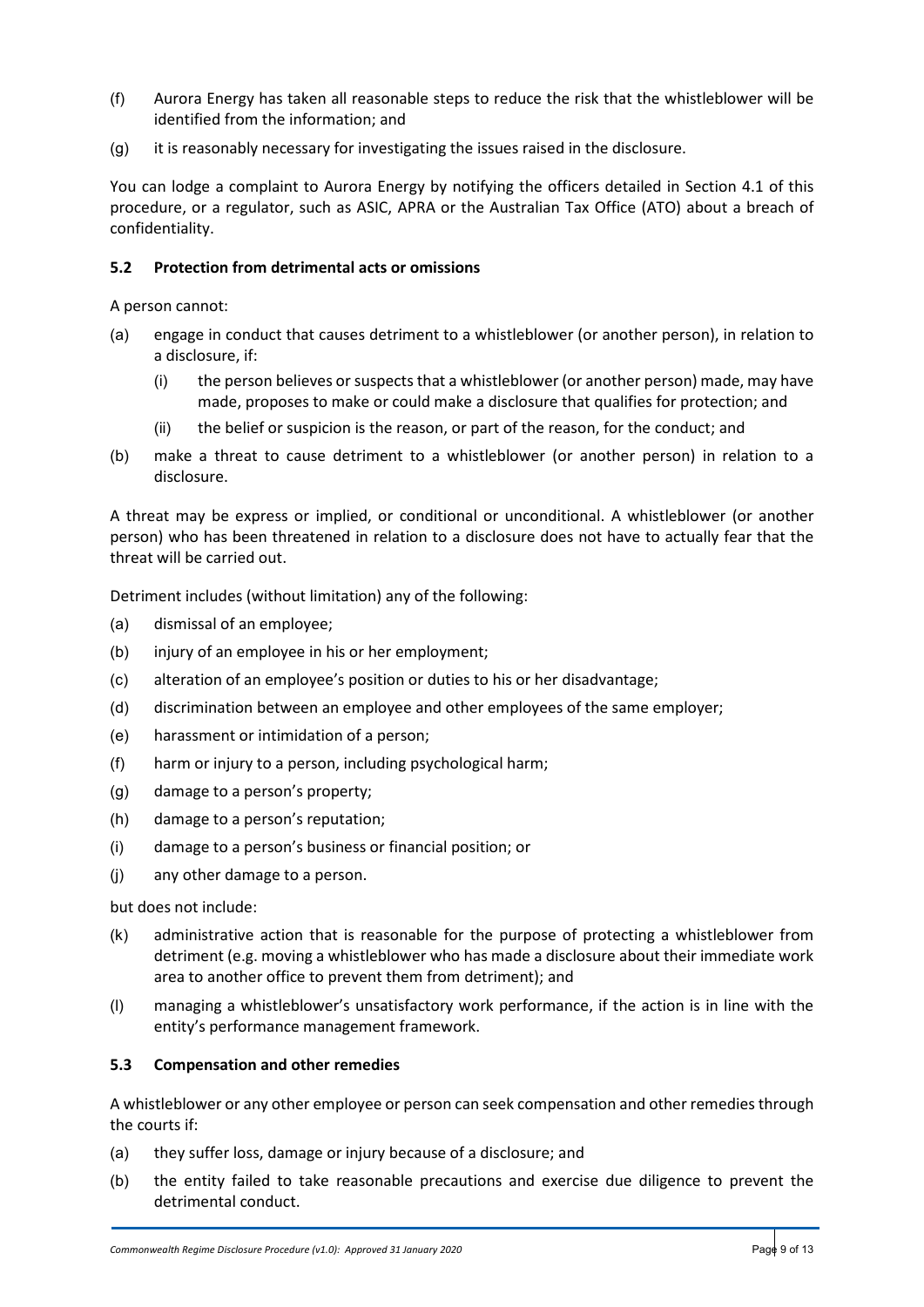Disclosers are encouraged to seek independent legal advice.

#### **5.4 Civil, criminal and administrative liability protection**

A whistleblower is protected from the following in relation to a whistleblower's disclosure:

- (a) civil liability (e.g. any legal action against a whistleblower for breach of an employment contract, duty of confidentiality or another contractual obligation);
- (b) criminal liability (e.g. attempted prosecution of a whistleblower for unlawfully releasing information, or other use of the disclosure against a whistleblower in a prosecution (other than for making a false disclosure)); and
- (c) administrative liability (e.g. disciplinary action for making the disclosure).

The protections do not grant immunity for any misconduct a whistleblower has engaged in that is revealed in a whistleblower's disclosure.

## **6. Support and practical protection for whistleblowers**

#### <span id="page-9-0"></span>**6.1 Measures to protect a whistleblower's identity**

Aurora Energy has the following measures to protect the confidentiality of a whistleblower's identity:

- (a) all personal information or reference to the whistleblower witnessing an event will be redacted;
- (b) the whistleblower will be referred to in a gender-neutral context;
- (c) where possible, the whistleblower will be contacted to help identify certain aspects of their disclosure that could inadvertently identify them;
- (d) disclosures will be handled and investigated by qualified staff;
- (e) all paper and electronic documents and other materials relating to disclosures will be stored securely;
- (f) access to all information relating to a disclosure will be limited to those directly involved in managing and investigating the disclosure; and
- (g) only a restricted number of people who are directly involved in handling and investigating a disclosure will be made aware of a whistleblower's identity (subject to the whistleblower's consent) or information that is likely to lead to the identification of the whistleblower.

Please note, in practice, people may be able to guess the whistleblower's identity if:

- (a) the whistleblower has previously mentioned to other people that they are considering making a disclosure;
- (b) the whistleblower is one of a very small number of people with access to the information; or
- (c) the disclosure relates to information that a whistleblower has previously been told privately and in confidence.

#### **6.2 Measures to protect the Whistleblower from detrimental acts or omissions**

Aurora Energy has the following measures to protect a whistleblower from detriment:

- (a) processes for assessing the risk of detriment against a whistleblower and other persons (e.g. other staff who might be suspected to have made a disclosure), which will commence as soon as possible after receiving a disclosure;
- (b) support services (including counselling or other professional or legal services) are available to whistleblowers;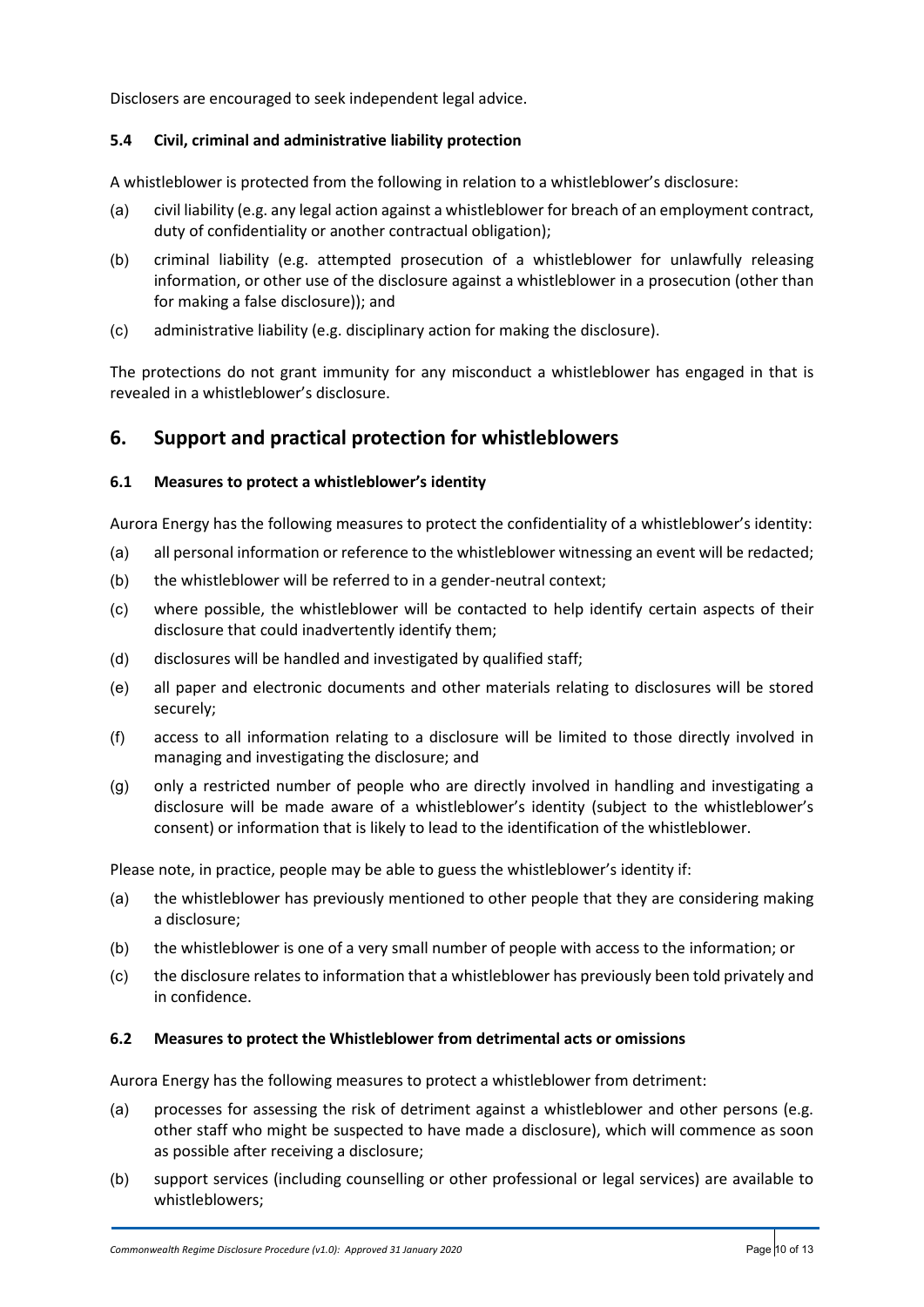- (c) strategies to help a whistleblower minimise and manage stress, time or performance impacts, or other challenges resulting from the disclosure or its investigation;
- (d) actions for protecting a whistleblower from risk of detriment (such as, where practicable allowing the whistleblower to perform their duties from another location, reassigning the whistleblower to another role at the same level, make other modifications to the whistleblower's workplace or the way they perform their work duties, or reassign or relocate other staff involved in the disclosable matter); and
- (e) processes for ensuring that management are aware of their responsibilities to maintain the confidentiality of a disclosure, address the risks of isolation or harassment, manage conflicts, and ensure fairness when managing the performance of, or taking other management action relating to, a whistleblower.

Whistleblowers should seek independent legal advice or contact regulatory bodies, such as ASIC, APRA or the ATO, if they believe they have suffered detriment.

## **7. Handling and investigating a disclosure**

#### **7.1 Handling a disclosure**

Upon receipt of a disclosure, Aurora Energy will need to assess each disclosure to determine whether:

- (a) it qualifies for protection; and
- (b) a formal, in-depth investigation is required.

Aurora Energy will endeavour to assess a disclosure within 7 business days noting that the assessment period may vary depending on the nature of the disclosure.

#### **7.2 Investigation**

If Aurora Energy determines that it will need to investigate a disclosure, Aurora Energy will need to determine:

- (a) the nature and scope of the investigation;
- (b) the person(s) within and/or outside Aurora Energy that should lead the investigation;
- (c) the nature of any technical, financial or legal advice that may be required to support the investigation; and
- (d) the timeframe for the investigation.

The Chief Executive Officer or Company Secretary/General Counsel will appoint an investigator to investigate the matter. An investigator may be a person from within Aurora Energy or a consultant engaged for that purpose.

Aurora Energy may not be able to undertake an investigation if it is not able to contact the whistleblower (e.g. if a disclosure is made anonymously and the whistleblower has refused to provide, or has not provided, a means of contacting them).

#### **7.3 Keeping a whistleblower informed**

The whistleblower will be provided with regular updates, if the whistleblower can be contacted (including through anonymous channels). The frequency and timeframe may vary depending on the nature of the disclosure.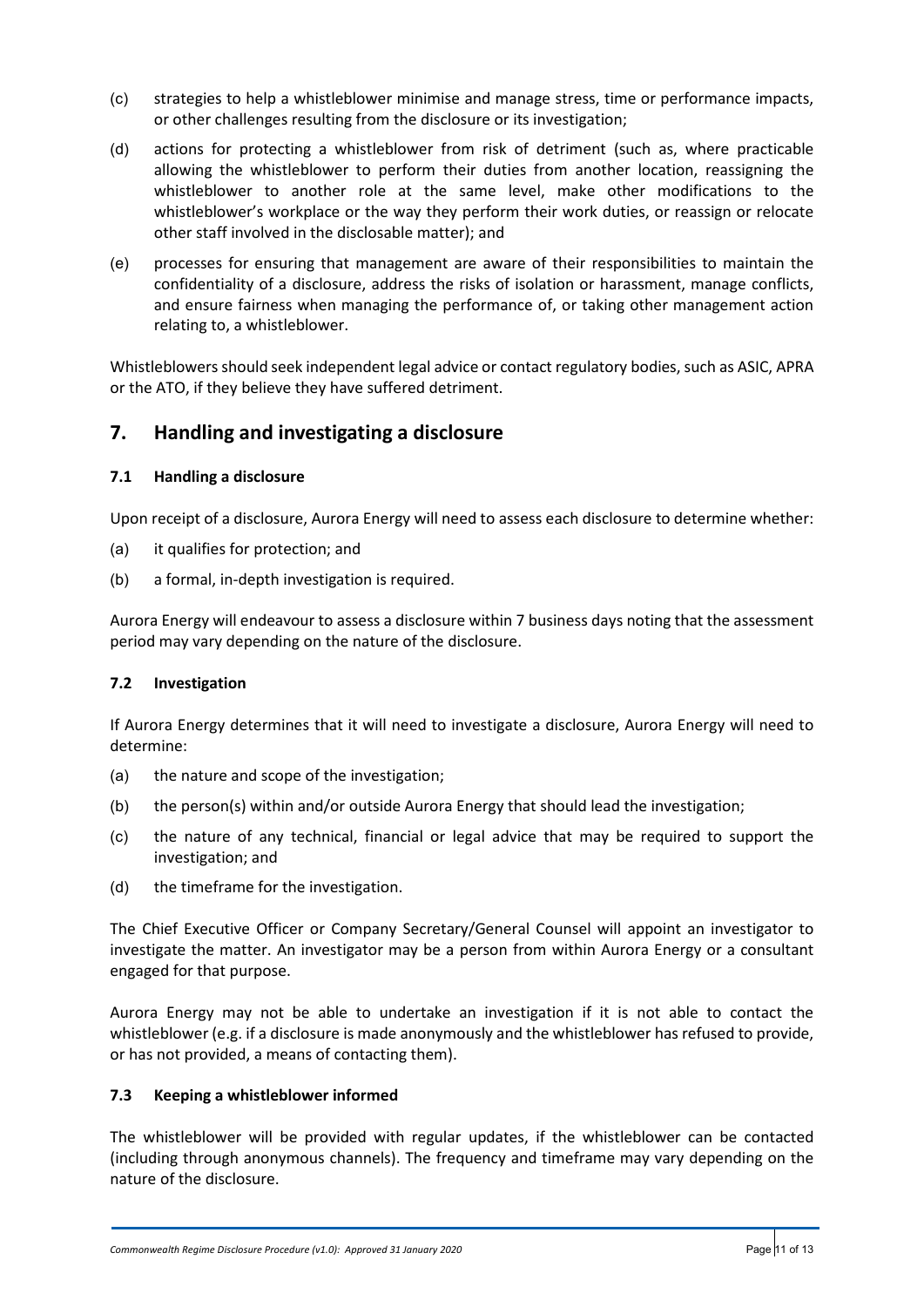#### **7.4 Documentation, reporting and communication**

The method for documenting and reporting the findings will depend on the nature of the disclosure. The findings from an investigation will be documented and reported the Board. The whistleblower will receive a detailed summary of the outcome at the end of the investigation.

There may be circumstances where it may not be appropriate to provide details of the outcome to the whistleblower.

A whistleblower may lodge a complaint with a regulator, such as ASIC, APRA or the ATO, if they are not satisfied with the outcome of Aurora Energy's investigation.

## **8. Ensuring fair treatment of individuals mentioned in a disclosure**

Aurora Energy has the following measures in place to ensure fair treatment.

- (a) disclosures will be handled confidentially, when it is practical and appropriate in the circumstances;
- (b) each disclosure will be assessed and may be the subject of an investigation;
- (c) the objective of an investigation is to determine whether there is enough evidence to substantiate or refute the matters reported;
- (d) when an investigation needs to be undertaken, the process will be objective, fair and independent;
- (e) an employee who is the subject of a disclosure will be advised about the subject matter of the disclosure as and when required by principles of natural justice and procedural fairness and prior to any actions being taken - for example, if the disclosure will be the subject of an investigation; and
- (f) an employee who is the subject of a disclosure may contact Aurora Energy's support services which are available, including Aurora Energy's Employee Assistance Program though Converge International.

Aurora Energy may determine the most appropriate time to inform the individual who is the subject of a disclosure about the investigation, provided that Aurora Energy informs the individual before making any adverse finding against them.

## **9. Tax Act - Whistleblower protections**

Aurora Energy is required to notify you that there are protections provided in the tax whistleblower regime under Part IVD of the Tax Act.

#### <span id="page-11-0"></span>**9.1 Eligible Whistleblowers – Who can make a disclosure?**

An individual is an eligible whistleblower under the Tax Act if the individual is or has been:

- <span id="page-11-1"></span>(a) an officer (within the meaning of the Act) of Aurora Energy;
- (b) an employee of Aurora Energy;
- (c) an individual who supplies services or goods to Aurora Energy (whether paid or unpaid);
- (d) an employee of a person that supplies services or goods to Aurora Energy (whether paid or unpaid);
- <span id="page-11-2"></span>(e) an individual who is an associate (within the meaning of Section 318 of the *Income Tax Assessment Act* 1936) of Aurora Energy;
- (f) a spouse, dependant or child of an individual of Clauses  $9.1(a)$  $9.1(a)$  to  $9.1(e)$ .